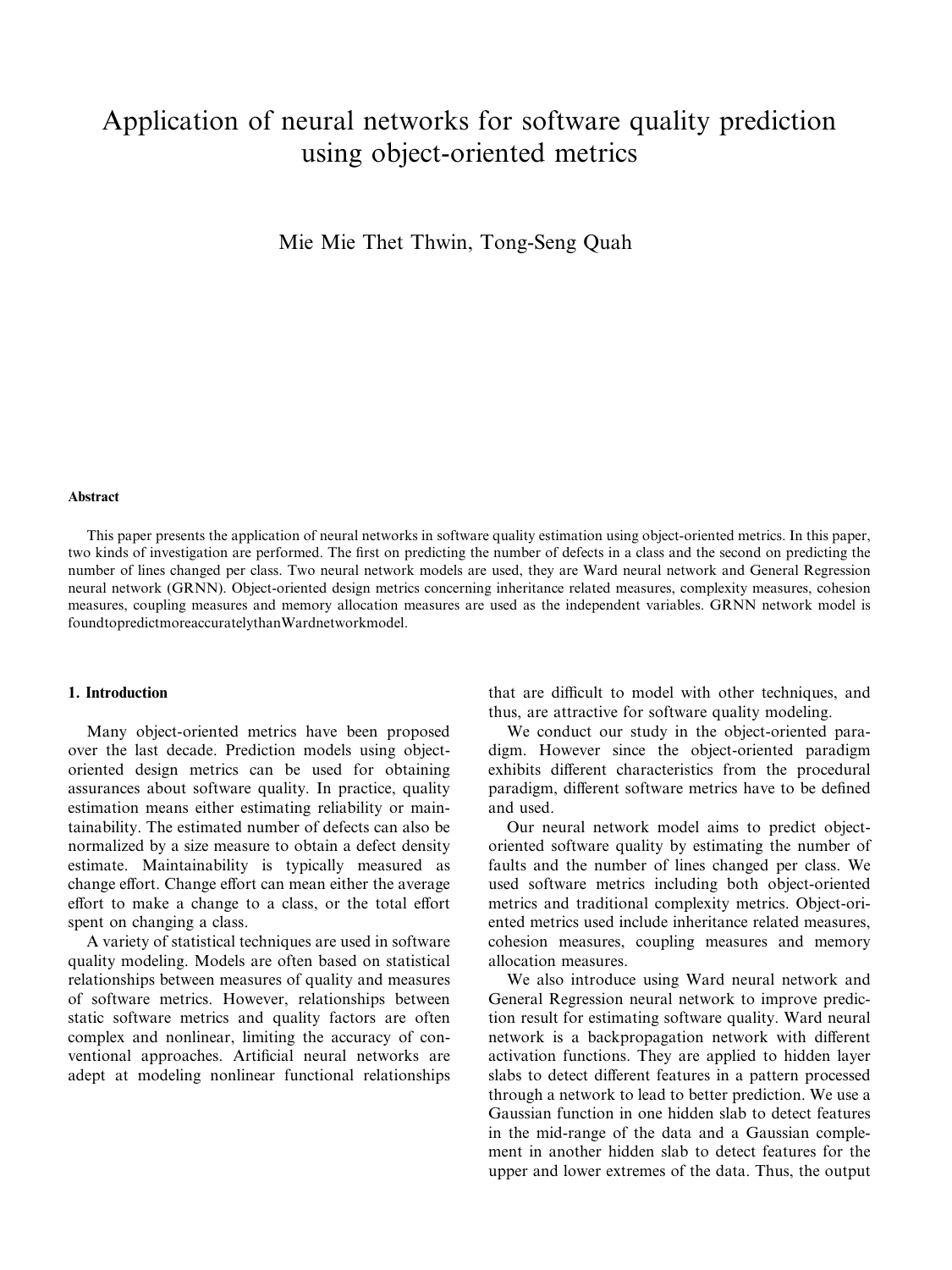layer will get different ''views of the data''. Combining the two feature sets in the output layer leads to a better prediction.

Another architecture that we have chosen is the General Regression Neural Network (GRNN). Specht (1991) states that it is a memory-based network that provides estimates of continuous variables and converges to the underlying (linear or nonlinear) regression surface. This is a one-pass learning algorithm with a highly parallel structure. Even with sparse data in a multidimensional measurement space; the algorithm provides smooth transitions from one observed value to another.

# 2. Related work

There is great interest in the use of object-oriented approach in software engineering. With the increasing use of object-oriented methods in new software development there is a growing need to both document and improve current practices in object-oriented design and development.

Many measures have been proposed in the literature to capture the quality of object-oriented (OO) code and design for detecting fault-proneness of classes (Briand et al., 2002; Cartwright and Shepperd, 2000; Emam et al., 2001; Fioravanti and Nesi, 2001; ReiBing, 2001). Many investigations using statistical methods have been made to predict software quality.

One such set of object-oriented metrics is the set proposed by Chidamber and Kemerer (1994). Chidamber and Kemerer also reported empirical data from two commercial organizations and suggested ways in which the metrics could be used to manage OO design efforts. In their paper it was suggested that the primary use of the metrics by managers would be to identify outlying values that might reflect suboptimal design practice.

Emam et al. (2001) have constructed a model to predict which classes in a future release of a commercial Java application will be faulty. The model was then validated on a subsequent release of the same application. Their results indicated that the prediction model had a high accuracy.

Fioravanti and Nesi (2001) have extracted over 200 different object-oriented metrics to identify a suitable model for detecting fault-proneness of classes. They came to the conclusion that only a few of them were relevant for identifying fault-prone classes.

A set of object-oriented metrics in terms of their usefulness in predicting fault-proneness, an important software quality indicator is empirically validated in Ping et al. (2002). Their validation is carried out using two data analysis techniques: regression analysis and discriminant analysis.

Briand et al. (2000) performed an empirical study on the relationships between existing object-oriented coupling, cohesion, and inheritance measures and the probability of fault detection in system classes during testing. Their univariate analyses have shown that many coupling and inheritance measures are strongly related to the probability of fault detection in a class. Their multivariate analysis results showed that by using some of the coupling and inheritance measures, very accurate models could be derived to predict in which classes most of the faults actually lie.

Most of these prediction models are built using statistical models. Neural networks have seen an explosion of interest over the years, and are being successfully applied across a range of problem domains, in areas as diverse as finance, medicine, engineering, geology and physics. Indeed, anywhere that there are problems of prediction, classification or control, neural networks are being introduced. A neural network can be used as a predictive model because it is very sophisticated modeling technique capable of modeling complex functions.

Khoshgoftaar et al. (2000) presented a case study of real-time avionics software to predict the testability of each module from static measurements of source code. They found that the neural network is a promising technique for building predictive models, because they are able to model nonlinear relationships.

Our neural network model aims to predict objectoriented software quality by estimating the number of faults per class and the number of lines changed per class. We also introduce using Ward neural network and General Regression neural network to improve prediction results for estimating software quality.

### 3. Design of the study

#### 3.1. Neural network modeling

The first neural network architecture that we have chosen is the Ward Network (NeuroShell 2, 2001) as shown in Fig. 1. Backpropagation network is the most popular network for practical applications. We chose three layer Backpropagation Ward neural network



Fig. 1. Ward neural network.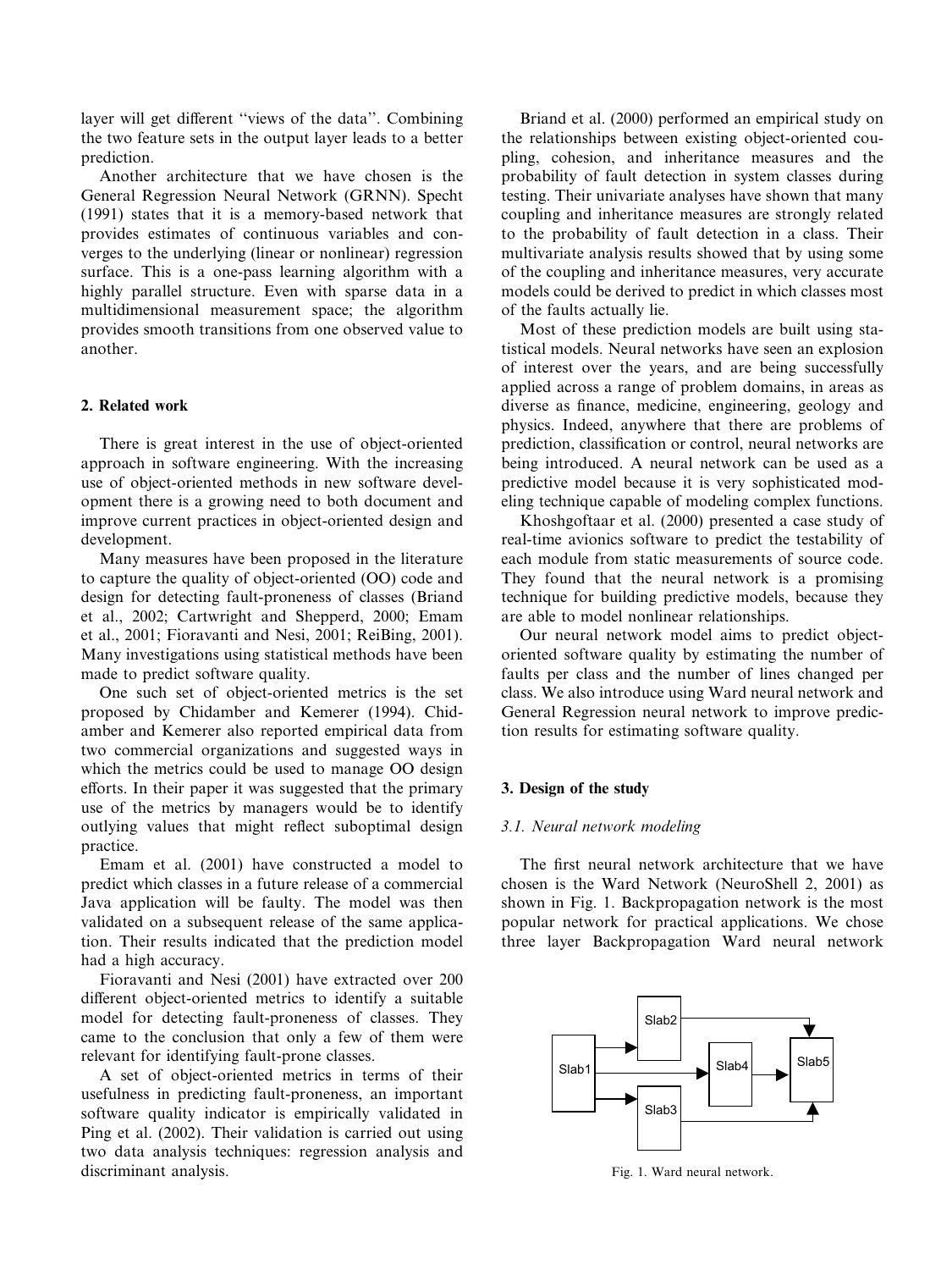because it is an effective network for most applications and trains much more quickly than 4 or 5 layer networks. We use three different activation functions. It has three slabs (slab2, slab3 and slab4) in the hidden layer. Hidden layers in a neural network are known as feature detectors. A slab is a group of neurons. Each slab in the hidden layer has a different activation function; this offers three ways of viewing the data. We use a linear function for the output slab (slab5). The hyperbolic tangent (tanh) function is used in one slab of hidden layer (slab3) because it is better for continuous valued outputs especially if the linear function is used on the output layer. The Gaussian function is used in another slab of the hidden layer (slab2). This function is unique, because unlike the others, it is not an increasing function. It is the classic bell shaped curve, which maps high values into low ones, and maps mid-range values into high ones. The Gaussian Complement is used in the third slab of the hidden layer (slab4) to bring out meaningful characteristics in the extremes of the data. We use a smaller learning rate 0.1 and momentum 0.1 as our network is a predictive network where outputs are continuous values rather than categories.

Another neural network architecture that we have chosen is the General Regression Neural Network (GRNN) as shown in Fig. 2. GRNN is based on a onepass learning algorithm with a highly parallel structure. GRNN is a powerful memory based network that could estimate continuous variables and converge to the underlying regression surface. The strength of GRNN is that it is able to deal with sparse data effectively. GRNNs feature fast training times, can model non-linear functions, and have been shown to perform well in noisy environments given enough data. Specht (1991) has shown that the algorithm in GRNN is able to provide a smooth transition from one observed value to another, even with sparse data in a multidimensional measurement space. GRNN applications are able to produce continuous valued outputs. For GRNN networks, the number of neurons in the hidden layer (Slab2) is usually the number of patterns in the training set because each pattern in the training set is represented by one neuron. The number of neurons in the input layer (Slab1) is the number of inputs, and the number of neurons in the output layer (Slab3) corresponds to the number of outputs.

The primary advantage of GRNN is the speed at which the network can be trained. There are no training



Fig. 2. GRNN network.

parameters such as learning rate and momentum in backpropagation network, but there is a smoothing factor that is applied after the network is trained. Smoothing factor is the only adjustable parameter in GRNN. Therefore, making overtraining is less likely in GRNN. The smoothing factor allows the GRNN to interpolate between patterns or spectra in the training set. The smoothing factor determines how tightly the network matches its predictions to the data in the training patterns. For GRNN networks, the smoothing factor must be greater than 0 and usually ranges from 0.01 to 1 with good results.

### 3.2. Principal component analysis

If a group of variables in a data set are strongly correlated, these variables are likely to measure the same underlying dimension (i.e., class property) of the object. Many object-oriented metrics have high correlation with each other. Principal components analysis transforms raw data into variables that are not correlated to each other. If correlated raw software metrics were used directly, the neural network models did not train satisfactorily, but transforming raw data with principal components analysis facilitated training. Principal component analysis (PCA) is a standard technique to identify the underlying, orthogonal dimensions that explain relations between the variables in a data set. Principal components (PCs) are linear combinations of the standardized independent variables. It is also a data reduction technique. The varimax rotation method was used in this study. It is an orthogonal rotation method that minimizes the number of variables that have high loadings on each factor. It simplifies the interpretation of the factors. We selected only PCs whose Eigen values are larger than 1.0. We preformed PCA using SPSS software.

# 4. Prediction of number of faults

#### 4.1. Description of data

Faults appear when a program does not perform according to users' specification during testing and operations stages. The applications used in this prediction are three subsystems of HMI (Human Machine Interface) software, which is a fully networked Supervisory Control and Data Acquisition system. This software, which consists of more than 200 subsystems and 3 million lines of code, has been used by many manufacturing companies for several years. Although each subsystem selected plays a different role in the system and performs a different functionality, they share some similar characteristics that meet our selection criteria. Subsystem A is a user interface-oriented program that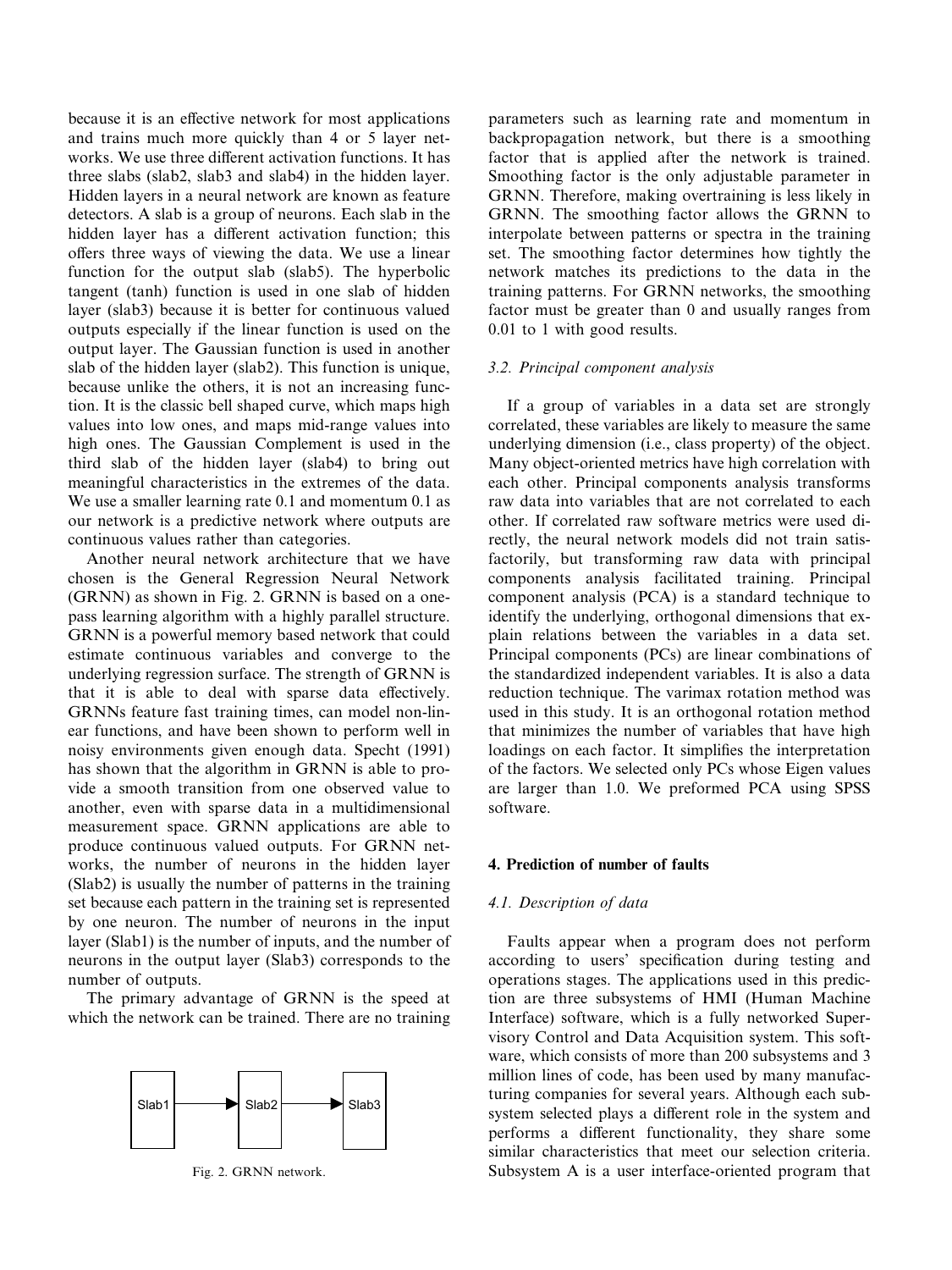allows customers to configure the basic product operations and device communications. It consists of 20 classes that define 256 new, re-defined or virtual functions, and approximately 5600 lines of code in length. Subsystem B is a real time data logging process that collects data as needed and logs data into the database, based on the user configuration. This subsystem defines 48 classes and 353 new, re-defined or virtual functions, comprising approximately 21,300 lines of code. Subsystem C is a communication-oriented program that acts as a router, not only delivering messages between processes within the same host but also forwarding messages to other hosts. This subsystem defines 29 classes and 293 new, re-defined or virtual functions and contains approximately 16,000 lines of code (Tang et al., 1999).

# 4.2. Selection of metrics

As discussed in Section 1, we are introducing the research on software defects prediction into the objectoriented paradigm using neural networks. We have selected the object-oriented metrics that have a strong relationship with software quality. To indicate the presence of software defects the following existing metrics (Chidamber and Kemerer, 1994 ; Tang et al., 1999) are used.

Depth of Inheritance Tree (DIT) of a class is the length of the longest path from the class to the root in the inheritance hierarchy. This determines the complexity of a class based on its ancestors, since a class with many ancestors is likely to inherit much of the complexity of its ancestors. The deeper a class is in the hierarchy, the greater the number of methods it is likely to inherit making it more complex to predict its behavior. Therefore, the more likely it is to contain a fault.

Number of Children (NOC) measures the number of immediate descendants of a particular class. This measures an amount of potential reuse of the class. The more reuse a class might have, the more complex it may be, and the more classes are directly affected by changes in its implementation. This increases the magnitude of ripple effects. Therefore we selected the NOC metric to predict the number of faults.

Coupling Between Objects (CBO) is defined as the number of other classes to which a class is coupled. Coupling measures the degree of inter dependence among the components of a software system. High coupling makes a system more complex; highly interrelated modules are harder to understand, change or correct and thus likely to be more fault-prone.

Response For a Class (RFC) is the number of methods that can potentially be executed in response to a message received by an object of that class. The response set of a class consists of the set of M methods of the class, and the set of methods directly or indirectly invoked by methods in M. The number of methods that could potentially respond to a message indicates the complexity of that class. Therefore RFC can be used as a predictor variable for the number of faults.

Inheritance Coupling (IC) provides the number of parent classes to which a given class is coupled. A class is coupled to its parent class if one of its inherited methods is functionally dependent on the new or redefined methods in the parent class. When a data member, which is used by an inherited method, is modified by a new or redefined method, it is likely to introduce new faults into the inherited method.

Coupling Between Methods (CBM) provides the total number of new/redefined methods in which all the inherited methods are coupled. CBM measures the total number of function dependency relationships between the inherited methods and new/redefined methods. We have chose CBM to predict the number of faults because it can measure the functional dependency complexity at the methods level.

Weighted Methods per Class (WMC) is defined as a function of the number of all member functions and operators in each class. We have selected WMC to measure the complexity of an individual class.

Number of Object/Memory Allocations (NOMA) measures the total number of statements that allocates new objects or memories in a class. A class with more object/memory allocating activities tends to introduce more object management faults related to object copying, dangling reference, object memory usage faults and so on. Therefore NOMA can be used as a predictor variable for software quality.

First, we performed a preliminary analysis using multiple regressions. As shown in Appendix A, we got an  $R$  square value of 0.856.  $R$  square is a regression quality indicator that measures how much variance in the dependent variable is accounted for by the independent variables in the sample. About 85% of the variation in the criterion variable, the number of faults in the class, can be explained by the regression model with all predictors WMC, DIT, NOC, CBO, RFC, IC, CBM and NOMA. The adjusted  *square corrected for* the number of predictors equals 0.843. So therefore, 84% of the total variance in the number of faults is accounted for by the metrics in the population. The observed significance level is less than 0.001. We can conclude that the prediction of the number of faults from the above metrics is possible.

# 4.3. Experiments

Relationships between static software metrics and quality factors are often complex and nonlinear, limiting the accuracy of conventional approaches. Artificial neural networks are adept at modeling nonlinear func-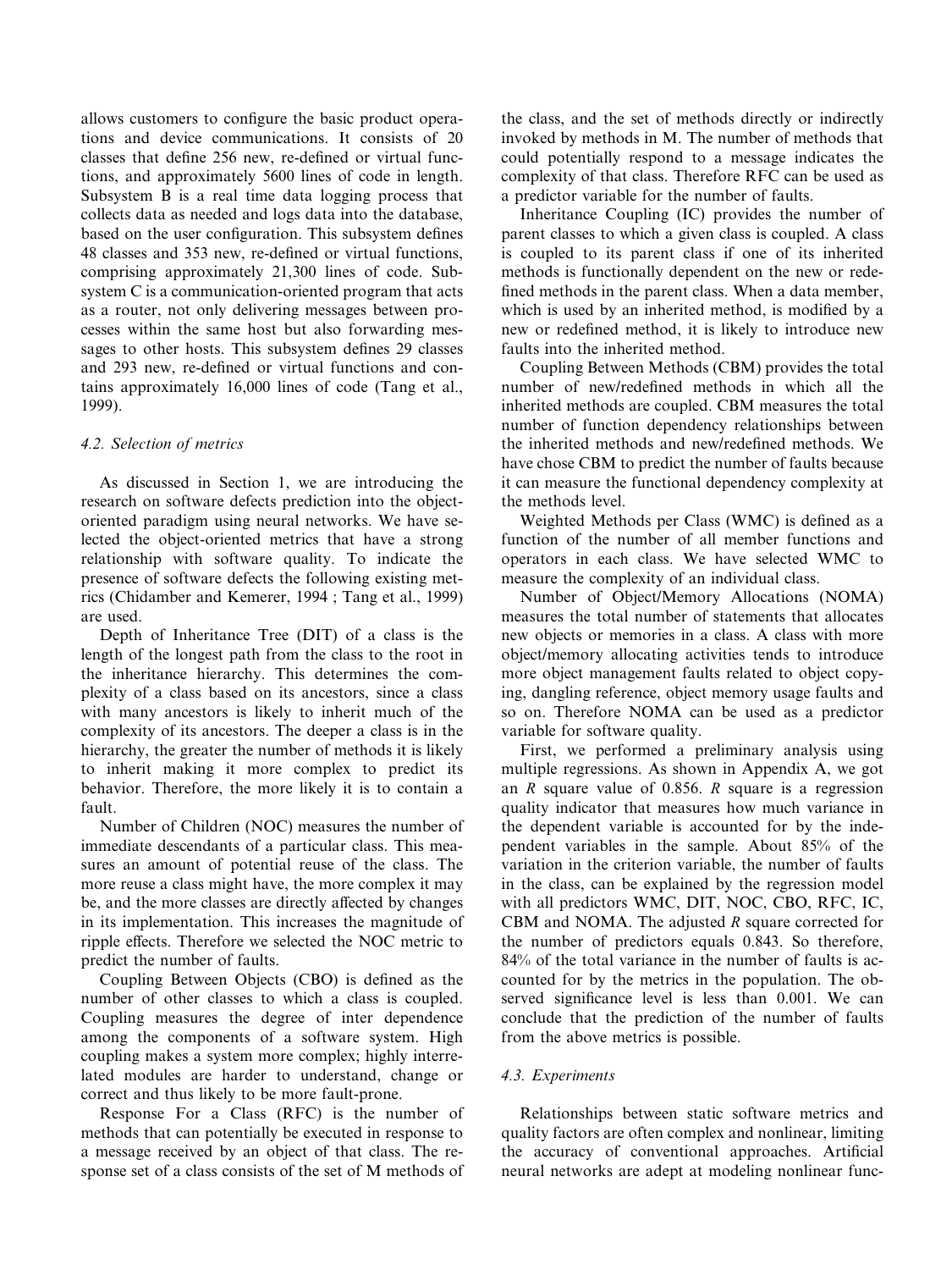tional relationships that are difficult to model with other techniques, and thus, are attractive for software quality modeling.

First, each data pattern was examined for erroneous entries, outliers, blank entries and redundancy. We standardized the metrics to a mean of zero and a variance of one for each metric. Many raw software metrics have incompatible units of measures. This step converts all of them to the unit of one standard variation. After standardizing the metric data, we performed the principal component analysis. Table 1 presents the relationship between the original object-oriented metrics and the domain metrics for HMI system.

For HMI system, PCA identified three sets of principal components (PCs), which capture 40.7%, 19.24% and 18.28% respectively of the data set variance, which gives a representation of about 78.22% of the population. Table 1 shows the coefficient measure for each rotated component, with coefficients larger than 0.6 set in boldface. The Eigen value, the percentage of the data set described, and the cumulative variance percentages are also shown. Based on the analysis of the coefficients associated with each metric within each of the three sets of rotated components, the PCs are interpreted as follows.

The first principal component shows high correlation between metrics with RFC, WMC, CBM, IC and NOMA. The second principal component is highly correlated with NOC and CBO. The third principal component shows highest correlation with DIT.

We divided our data into training, testing, and production sets using 3:1:1 ratio, which is the commonly accepted proportion used by most neural network researchers. We randomly extracted 19 patterns for the test set and another 19 patterns for the production set. The remaining 59 patterns are used as training set. We used the production data set to evaluate model performance.

The dependent variable was the number of faults per class and the independent variables were the three principal components identified above (out of eight software metrics). We used both the Ward network and

Table 1

| Rotated principal components for the HMI system |  |  |  |  |
|-------------------------------------------------|--|--|--|--|
|-------------------------------------------------|--|--|--|--|

| Metrics                | PC1       | PC <sub>2</sub> | PC <sub>3</sub> |
|------------------------|-----------|-----------------|-----------------|
| <b>WMC</b>             | 0.9068    | $-0.0544$       | $-0.1768$       |
| DIT                    | $-0.0358$ | $-0.0400$       | 0.9286          |
| NOC.                   | $-0.0274$ | 0.8710          | $-0.0694$       |
| CBO                    | $-0.0043$ | 0.8508          | 0.0471          |
| <b>RFC</b>             | 0.9399    | $-0.0818$       | $-0.0919$       |
| IС                     | 0.6452    | 0.1678          | 0.5140          |
| <b>CBM</b>             | 0.8636    | 0.0811          | 0.2932          |
| <b>NOMA</b>            | 0.6216    | $-0.1029$       | 0.4508          |
| Eigenvalues            | 3.256     | 1.539           | 1.462           |
| % Variance             | 40.703    | 19.238          | 18.279          |
| Cummulative % variance | 40.703    | 59.940          | 78.219          |

Table 2 Ward neural network architecture used

|                | Slab1 - |  | Slab2 Slab3 Slab4 | Slab <sub>5</sub> |
|----------------|---------|--|-------------------|-------------------|
| No. of neurons |         |  |                   |                   |

Table 3

GRNN neural network architecture used

|                | Input layer Hidden layer | Output layer |
|----------------|--------------------------|--------------|
| No. of neurons | 97                       |              |

GRNN network for predicting the number of defects. The Ward neural design summary is presented in Table 2.

The GRNN usually requires one hidden node for each training sample. Therefore we used 97 neurons in the hidden layer, 3 neurons in the input layer and one neuron in the output layer as shown in Table 3. In this study, the value of the smoothing factor is 0.05507813.

# 4.4. Experiment results

To measure the goodness of fit of the model, we use the coefficient of multiple determination  $(R \text{ square})$ , the coefficient of correlation  $(r)$ , mean square error, mean absolute error, minimum absolute error and maximum absolute error. These statistical measures are shown in Table 4. The correlation of the predicted change and the observed change is represented by the coefficient of correlation  $(r)$ . An r value of 0.9476 in Ward neural network and 0.9531 in GRNN network represent high correlations for cross-validation. The number of observations is 97. The significance level of a cross-validation is indicated by the  $p$  value. A commonly accepted  $p$ value is 0.05. In our experiment, the two tailed probability  $p$  value is less than 0.001 in the both cross-validations. This shows a high degree of confidence for the successful validations. The results clearly indicate a close relationship between metrics (independent variables) and the number of faults per class in software applications (dependent variable).

Table 4 Experimental result for the HMI system

|                               | Ward     | <b>GRNN</b> |
|-------------------------------|----------|-------------|
| R square                      | 0.8715   | 0.9077      |
| $r$ (correlation coefficient) | 0.9476   | 0.9531      |
| Mean square error             | 1.584    | 1.138       |
| Mean absolute error           | 0.823    | 0.765       |
| Min absolute error            | 0.001    | $\Omega$    |
| Max absolute error            | 6.211    | 4.295       |
| t Values                      | 28.88816 | 28.88154    |
| Values                        | < 0.001  | < 0.001     |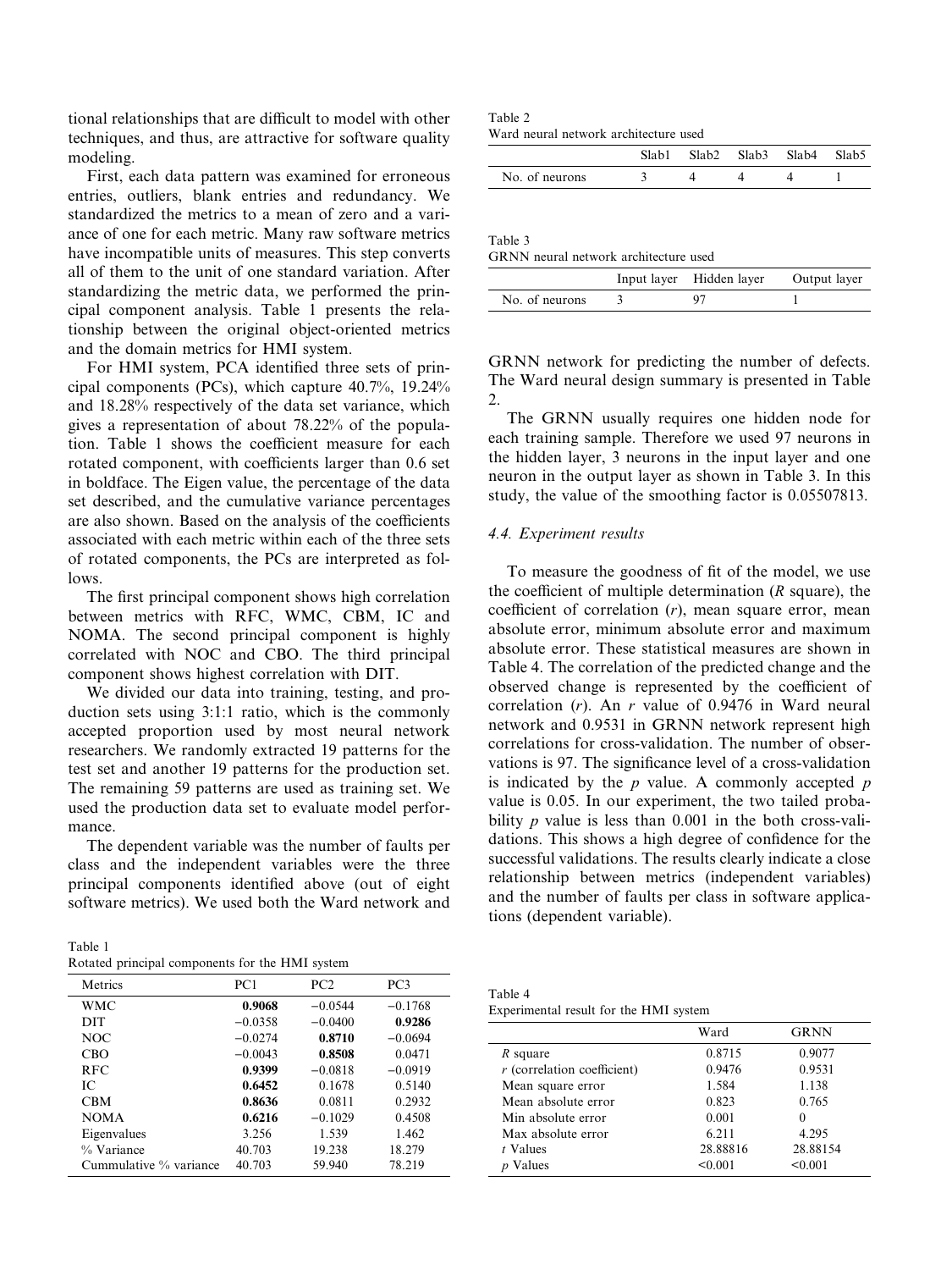## 4.5. Results from a 10-cross-validation study

We performed a 10-cross-validation of the prediction neural network model in Tables 2 and 3. It is a common technique to evaluate learning algorithms on a dataset. The 97 data points were randomly split into 10 partitions or folds of roughly equal size (eight partitions of 10 data points each, one partition of nine data points and one partition of eight data points). For each fold, the following processing is performed. For each iteration, the selected fold becomes the test set, and the other 9 folds are combined into the training set. Create a neural network and train it on the training set and test it on the test set. We performed 10 times and took a mean accuracy to obtain the estimated performance of the neural network. The results are summarized in Table 5 for the GRNN network and in Table 6 for the Ward neural network.

The average value of the correlation between predicted faults and actual faults is 0.94147 in the GRNN network and 0.93515 in the Ward network. They are statistically significant. The average squared multiple correlation is 0.88008 in the GRNN network and 0.85966 in the Ward network. Therefore about 88% and

Table 5 Results from 10-cross-validation for the GRNN network

| Partition      | R squared | Correlation coefficient r |
|----------------|-----------|---------------------------|
|                | 0.9151    | 0.9576                    |
| $\mathfrak{D}$ | 0.8863    | 0.9428                    |
| 3              | 0.8563    | 0.9286                    |
| 4              | 0.8963    | 0.9481                    |
| 5              | 0.8485    | 0.9238                    |
| 6              | 0.9486    | 0.9743                    |
|                | 0.9355    | 0.9677                    |
| 8              | 0.6425    | 0.8362                    |
| 9              | 0.9137    | 0.9567                    |
| 10             | 0.9580    | 0.9789                    |
| Average        | 0.88008   | 0.94147                   |

Table 6 Results from 10-cross-validation for the Ward Network

| Partition      | R squared | Correlation coefficient r |
|----------------|-----------|---------------------------|
|                | 0.8834    | 0.9401                    |
| $\mathfrak{D}$ | 0.8749    | 0.9377                    |
| 3              | 0.7417    | 0.9043                    |
| 4              | 0.8593    | 0.9327                    |
| 5              | 0.8593    | 0.9327                    |
| 6              | 0.8724    | 0.936                     |
| 7              | 0.8765    | 0.9442                    |
| 8              | 0.8765    | 0.9442                    |
| 9              | 0.8825    | 0.9427                    |
| 10             | 0.8701    | 0.9369                    |
| Average        | 0.85966   | 0.93515                   |

86% of the variance, respectively, in the number of faults can be accounted for by the two predictors.

#### 5. Prediction of maintenance effort

#### 5.1. Description of data

This investigation attempted to predict the maintenance effort. The commercial software product QUES(Quality Evaluation System) data is used in this investigation (Wei and Henry, 1993). The maintenance effort is measured by counting the number of lines changed per class. A line change could be an addition or a deletion. A change of the content of a line is counted as a deletion followed by an addition. The QUES system was designed and developed with Class-Ada.

#### 5.2. Selection of metrics

We have selected the software metrics that have a strong relationship with software maintainability. To predict the maintenance effort, DIT, RFC and WMC that are previously defined in Section 4.2 and the following metrics are used.

Message Passing Coupling (MPC) gives an indication of how many messages are passed among objects of the classes. The number of messages sent out from a class indicates how dependent the implementation of the local methods is on the methods in other classes.

Lack of Cohesion in Methods (LCOM) is the number of pairs of methods in the class using no attributes in common, minus the number of pairs of methods that do. If this difference is negative, LCOM is set to zero. The cohesion of a class is characterized by how closely the local methods are related to the local instance variables in the class. It is harder to maintain a class that has a larger LCOM metric value because, if all the methods defined in a class access many independent sets of data structures encapsulated in the class, the class may not be well designed and partitioned. LCOM can be used to predict the maintainability of the class.

Data Abstraction Coupling (DAC) is the number of attributes in a class that have as their type another class. This metric measures the coupling complexity caused by abstract data type (ADT). The number of variables having ADT type may indicate the number of data structures dependent on the definitions of other classes. It is more difficult to maintain the class that has more ADT's.

The number of local methods (NOM) defined in a class indicates the operation property of a class. The more methods a class has, the more complex will be the class's interface.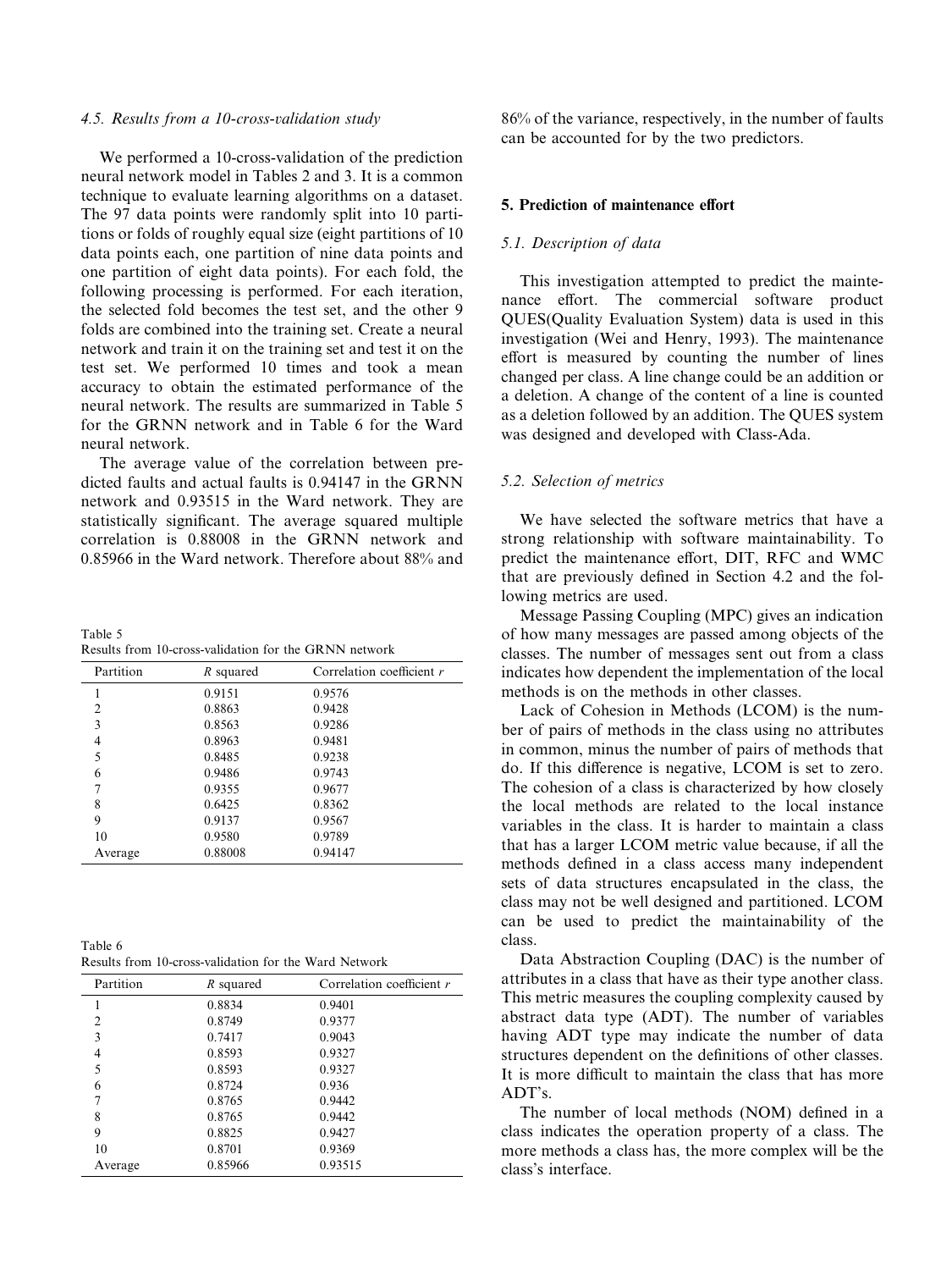Size metrics have been used as software metrics for a long time. Two size metrics are used in this prediction. The first size metric (SIZE1) is the traditional line of code metric, which is calculated by counting the number of semicolons in a class. The second size metric (SIZE2) is the total number of attributes and methods of a class.

We performed the preliminary analysis using multiple regression. As shown in Appendix B, we got an R square value of 0.734. About 73% of the variation in the criterion variable maintenance effort can be explained by the regression model with all predictors DIT, MPC, RFC, LCOM, DAC, WMC, NOM, SIZE1 and SIZE2. The adjusted R square is 0.694. So therefore,  $69\%$  of the total variance in the number of faults is accounted for by the metrics in the population. The observed significance level is less than 0.001. We can conclude that the prediction of maintenance effort from the above metrics is possible.

#### 5.3. Experiments

As in this experiment, first, each data pattern was examined for erroneous entries, outliers, blank entries and redundancy. After standardizing the metric data, we performed the principal component analysis. Table 7 presents the relationship between the original objectoriented metrics and the domain metrics for QUES system.

For the QUES system, PCA identified three PCs, which capture 89% of the data set variance; Table 7 shows for each rotated component the coefficients of the measure, with coefficients larger than 0.6 set in boldface. The Eigen value, the percentage of the data set variance each PC describes, and the cumulative variance percentage are also provided. Based on the analysis of the coefficients associated with each metric within each of the three rotated components, the PCs are interpreted as follows.

The first component is highly correlated with NOM, SIZE2, RFC, LCOM, WMC, SIZE1 and DAC. NOM is

| Table 7                                          |  |
|--------------------------------------------------|--|
| Rotated principal components for the QUES system |  |

| Metrics                | PC <sub>1</sub> | PC2      | PC <sub>3</sub> |
|------------------------|-----------------|----------|-----------------|
| DIT                    | 0.060           | 0.027    | 0.966           |
| <b>MPC</b>             | $-0.023$        | 0.966    | 0.037           |
| <b>RFC</b>             | 0.877           | 0.333    | 0.043           |
| <b>LCOM</b>            | 0.869           | $-0.156$ | 0.059           |
| <b>DAC</b>             | 0.796           | 0.027    | 0.427           |
| WMC                    | 0.832           | 0.258    | $-0.27$         |
| <b>NOM</b>             | 0.971           | $-0.132$ | 0.097           |
| SIZE1                  | 0.812           | 0.475    | $-0.089$        |
| SIZE <sub>2</sub>      | 0.963           | $-0.093$ | 0.190           |
| Eigenvalues            | 5.384           | 1.388    | 1.248           |
| % Variance             | 59.826          | 15.424   | 13.863          |
| Cummulative % variance | 59.826          | 75.250   | 89.113          |

| Table 8 |                                                           |  |
|---------|-----------------------------------------------------------|--|
|         | Ward neural network architecture used for the QUES system |  |

|                | Slab1 |  | Slab2 Slab3 Slab4 | Slab <sub>5</sub> |
|----------------|-------|--|-------------------|-------------------|
| No. of neurons |       |  |                   |                   |
|                |       |  |                   |                   |

| Table 9<br>GRNN neural network architecture used |                          |              |
|--------------------------------------------------|--------------------------|--------------|
|                                                  | Input layer Hidden layer | Output layer |
| No. of neurons                                   | -71                      |              |

the best representative, however, because it is less correlated with the other two components. The second component is most highly correlated with MPC. The third component is most highly correlated with DIT. This suggests that NOM, MPC and DIT metrics should be focused on in further analysis for this system.

We divided the data into training, testing, and production sets using a 3:1:1 ratio. Test set is used to prevent over training the network so they will generalize well. We used the production data set to evaluate model performance. The network's results can be tested with the data the network has never seen before.

We used the Ward network and the GRNN network for predicting the number of changes. Table 8 shows the summary of the Ward network design. In our General Regression neural network design, there were 71 neurons in the hidden layer, 3 neurons in the input layer and one neuron in the output layer as shown in Table 9. In this study, the value of the smoothing factor is 0.02460938.

# 5.4. Experiment results

The summary results in terms of the goodness of fit of the model are shown in Table 10. The correlation of the predicted change and the observed change is represented by the coefficient of correlation  $(r)$ . The coefficient of correlation values of 0.747 in the Ward neural network and 0.8590 in the GRNN network represent high correlations for cross-validation. The number of

Table 10 Experimental result for the QUES system

|                               | Ward       | <b>GRNN</b> |
|-------------------------------|------------|-------------|
| R square                      | 0.5545     | 0.7220      |
| $r$ (correlation coefficient) | 0.747      | 0.8590      |
| Mean square error             | 817.004    | 509.790     |
| Mean absolute error           | 20.782     | 12.182      |
| Min absolute error            | 0.094      | $\theta$    |
| Max absolute error            | 114.161    | 109.385     |
| t Values                      | 9.329047   | 13.98484    |
| Values                        | ${<}0.001$ | ${<}0.001$  |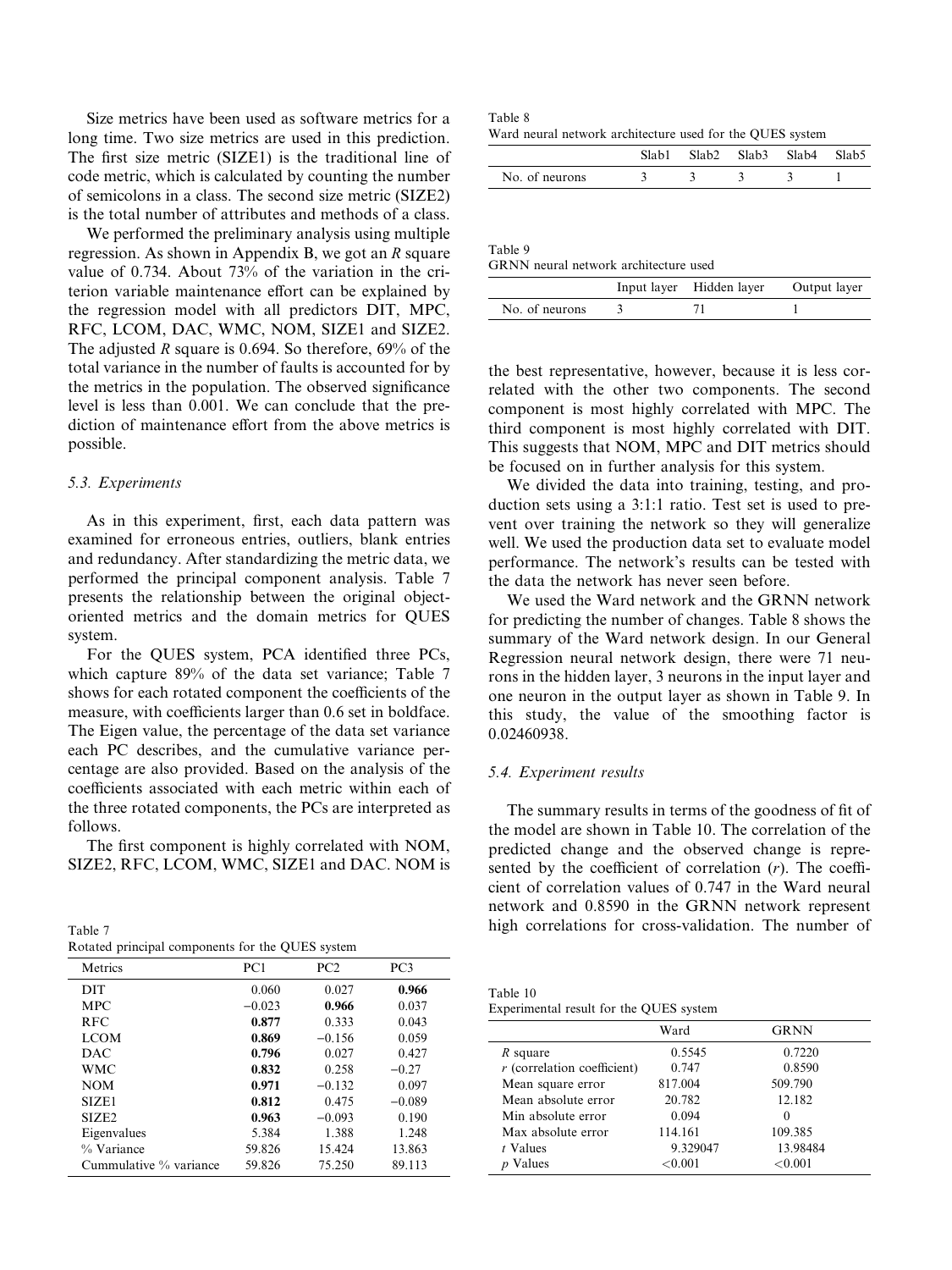Table 11 Results from 10-cross-validation for the GRNN network

| Partition | R squared | Correlation coefficient $r$ |
|-----------|-----------|-----------------------------|
|           | 0.7553    | 0.8824398                   |
| 2         | 0.7984    | 0.9102747                   |
| 3         | 0.7539    | 0.9206519                   |
| 4         | 0.604     | 0.781025                    |
| 5         | 0.6032    | 0.78                        |
| 6         | 0.7759    | 0.9027181                   |
| 7         | 0.7215    | 0.8598256                   |
| 8         | 0.7345    | 0.8906178                   |
| 9         | 0.5709    | 0.7584194                   |
| 10        | 0.7963    | 0.8946508                   |
| Average   | 0.71139   | 0.8580623                   |

Table 12

Results from 10-cross-validation for the Ward network

| Partition | R squared | Correlation coefficient r |
|-----------|-----------|---------------------------|
|           | 0.5723    | 0.7696753                 |
| 2         | 0.5046    | 0.7690904                 |
| 3         | 0.551     | 0.7721399                 |
| 4         | 0.6472    | 0.8093207                 |
| 5         | 0.544     | 0.7495999                 |
| 6         | 0.5787    | 0.7694803                 |
|           | 0.6277    | 0.7988742                 |
| 8         | 0.5517    | 0.7179136                 |
| 9         | 0.5048    | 0.717844                  |
| 10        | 0.5247    | 0.7358668                 |
| Average   | 0.56067   | 0.7609805                 |

observations is 71. Two tailed probability  $p$  values less than 0.001 in both cross-validations shows a high degree of confidence for the successful validations. We conclude that the impact of model prediction is valid in the population.

### 5.5. Results from a 10-cross-validation study

Results from the 10-cross-validation of the prediction neural network model are shown in Tables 11 and 12. The 71 data points were randomly split into 10 partitions or folds of roughly equal size (nine partitions of seven data points each and one partition of eight data points).

The average value of the correlation between maintenance effort and actual maintenance effort is 0.8580623 in GRNN network and 0.7609805 in the Ward network. They are statistically significant. The average squared multiple correlation is 0.71139 in the GRNN network and 0.56067 in the Ward network. Therefore about 71% and 56%, respectively, of the variance in the maintenance effort can be accounted for by the two predictors.

# 6. Conclusion

The neural network modeling techniques used in this study are applicable to improving the quality of software products. This paper presents regression models and neural network models of the Human Machine Interface system and Quality Evaluation System, predicting the number of software defects and the maintenance effort. The independent variables were principal components of software design metrics. Tables 4 and 10 summarize the prediction results of the neural network models. The two tailed probability p values are less than 0.001 in both cross-validations. That shows a high degree of confidence for the successful validations.

In the prediction of the number of faults experiment, the correlation between predicted faults and actual faults is 0.9531 in the GRNN network and 0.9476 in the Ward network. In the maintainability prediction experiment, the correlation between predicted maintenance effort and actual maintenance is 0.8590 in the GRNN network and 0.747 in the Ward network. They are statistically significant. The GRNN network model is found to predict more accurately than the Ward network model.

From the results presented above, the object-oriented metrics chosen in this study appear to be useful in predicting software quality. These software metrics are significantly related to the number of faults and the maintenance effort. These prediction models can be used to forecast the group membership of modules from a subsequent release or a similar system developed in the same environment.

Our future research direction aims to estimate software readiness using neural network models. To estimate readiness, three factors will be considered in our future study: (1) how many faults are remaining in the programs (2) how many changes are required to correct the errors and (3) how much time is required to change the programs. Software metrics concerning with polymorphism, inheritance, complexity, cohesion, coupling, dynamic memory allocation, database operations and size will be used.

#### Acknowledgement

The authors would like to thank Associate Professor Dr. Mei-Hwa Chen, Computer Science Department, University at Albany, State University of New York, for allowing us to test our model with data they had collected from industrial real-time systems.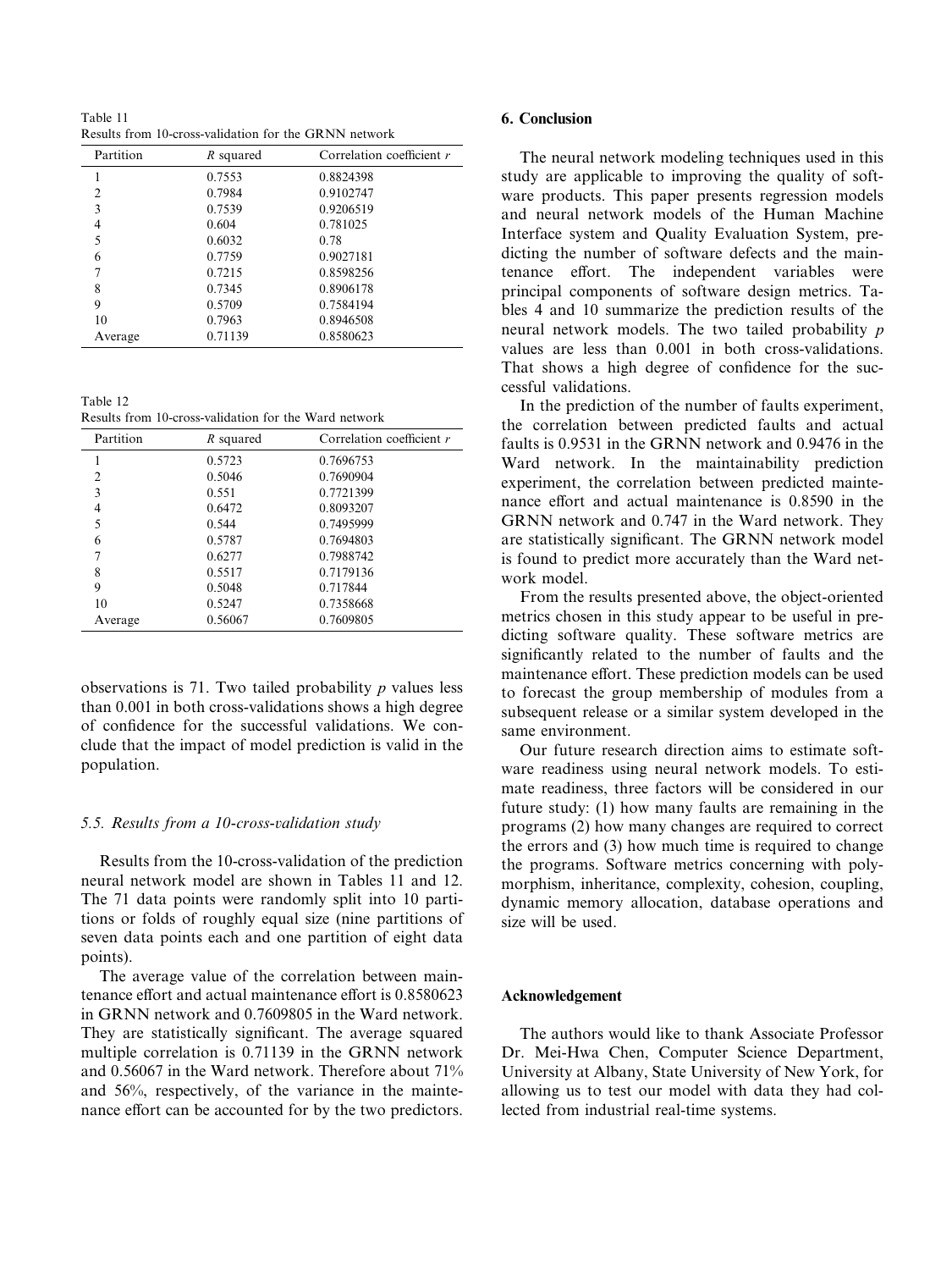# Appendix A. Regression analysis for HMI system

# Model summary

| Model                                                                        | $\overline{R}$  | R Square | Adjusted<br>R square | the estimate | Std. error of Change statistics |                           |  |     |                          |
|------------------------------------------------------------------------------|-----------------|----------|----------------------|--------------|---------------------------------|---------------------------|--|-----|--------------------------|
|                                                                              |                 |          |                      |              | change                          | $R$ Square $F$ Change df1 |  | df2 | $\mathrm{Sig.} F$ change |
|                                                                              | $0.925^{\rm a}$ | 0.856    | 0.843                | 1.39971      | 0.856                           | 65.283                    |  | 88  | 0.000                    |
| <sup>a</sup> Predictors: (Constant), NOMA, CBO, DIT, IC, NOC, WMC, CBM, RFC. |                 |          |                      |              |                                 |                           |  |     |                          |

# Appendix B. Regression analysis for QUES system

# Model summary

| Model                                                                        |                 | R Square | R square | of the<br>estimate | Adjusted Std. error Change statistics |                       |  |     |                    |
|------------------------------------------------------------------------------|-----------------|----------|----------|--------------------|---------------------------------------|-----------------------|--|-----|--------------------|
|                                                                              |                 |          |          |                    | change                                | R Square F Change df1 |  | df2 | Sig. $F$<br>change |
|                                                                              | $0.856^{\rm a}$ | 0.734    | 0.694    | 23.84591           | 0.734                                 | 18.663                |  |     | 0.000              |
| <sup>a</sup> Dredictors: (Constant) SIZE1 DIT MDC LCOM DAC WMC DEC NOM SIZE2 |                 |          |          |                    |                                       |                       |  |     |                    |

<sup>a</sup> Predictors: (Constant), SIZE1, DIT, MPC, LCOM, DAC, WMC, RFC, NOM, SIZE2.

# Appendix C



# Appendix D